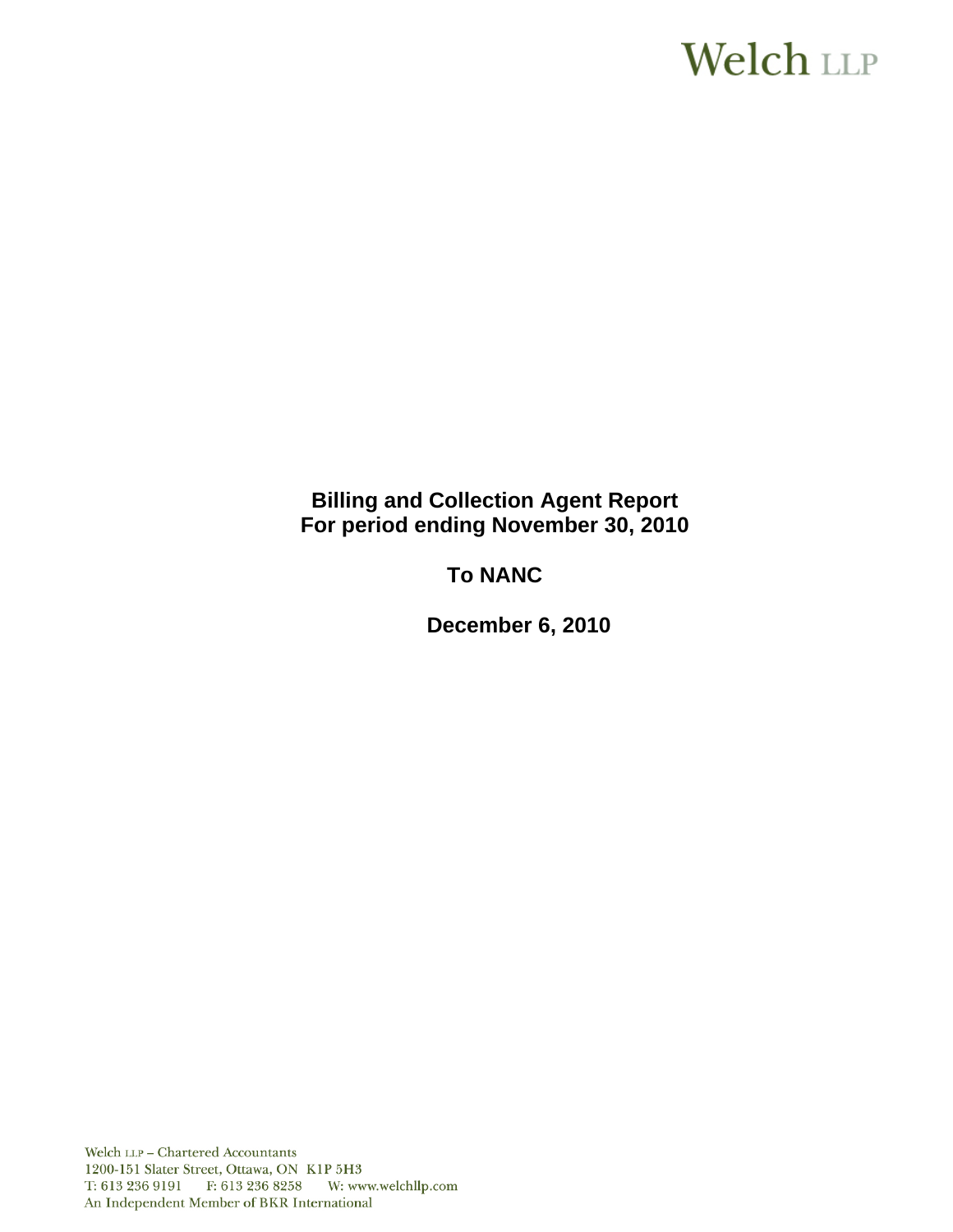# **NANPA FUND STATEMENT OF FINANCIAL POSITION NOVEMBER 30, 2010**

| <b>Assets</b>                                                                    |               |                 |
|----------------------------------------------------------------------------------|---------------|-----------------|
| Cash Balance in bank account                                                     |               | \$<br>2,998,902 |
| Receivable from US Carriers                                                      |               |                 |
|                                                                                  | 272,670       |                 |
| Receivable from Canada                                                           | 6,670         |                 |
| Receivable from Caribbean countries                                              | 2,259         |                 |
| Receivables forwarded to FCC for collection (Over 90 days)                       | 346,055       |                 |
| Allowance for uncollectible accounts                                             | (414,000)     | 213,654         |
| Prepaid maintenance contract                                                     |               | 7,363           |
| <b>Total assets</b>                                                              |               | 3,219,918       |
|                                                                                  |               |                 |
| Less: Accrued liabilities (see below for makeup)                                 |               | (758, 300)      |
|                                                                                  |               |                 |
| <b>Fund balance</b>                                                              |               | \$<br>2,461,618 |
|                                                                                  |               |                 |
|                                                                                  |               |                 |
| <b>Makeup of Accrued Liabilities</b> (see following page for additional details) |               |                 |
| <b>Welch LLP</b>                                                                 | 60,300        |                 |
| <b>NEUSTAR Pooling 1K Block Pooling Expenses</b>                                 | 384,612       |                 |
| <b>NEUSTAR Admin Expenses</b>                                                    | 261,406       |                 |
| Ernst& Young LLP                                                                 | 36,000        |                 |
| Data Collection Agent - USAC                                                     | 15,982        |                 |
|                                                                                  |               |                 |
|                                                                                  | \$<br>758,300 |                 |

### **\*\*\*\*\*\*\*\*\*\*\*\*\*\*\*\*\*\*\*\*\*\*\*\*\*\*\*\*\*\*\*\*\*\*\*\*\*\*\*\*\*\*\*\*\*\*\*\*\*\*\*\*\*\*\*\*\*\*\*\*\*\*\*\*\*\*\*\*\*\*\*\*\*\*\*\*\***

# **Other items of note**

The fieldwork for the operational audit was completed by Ernst & Young LLP in November. Financial statements are expected to be issued in December.

There were two change orders issued by NeuStar in November for a total cost of \$14,411.13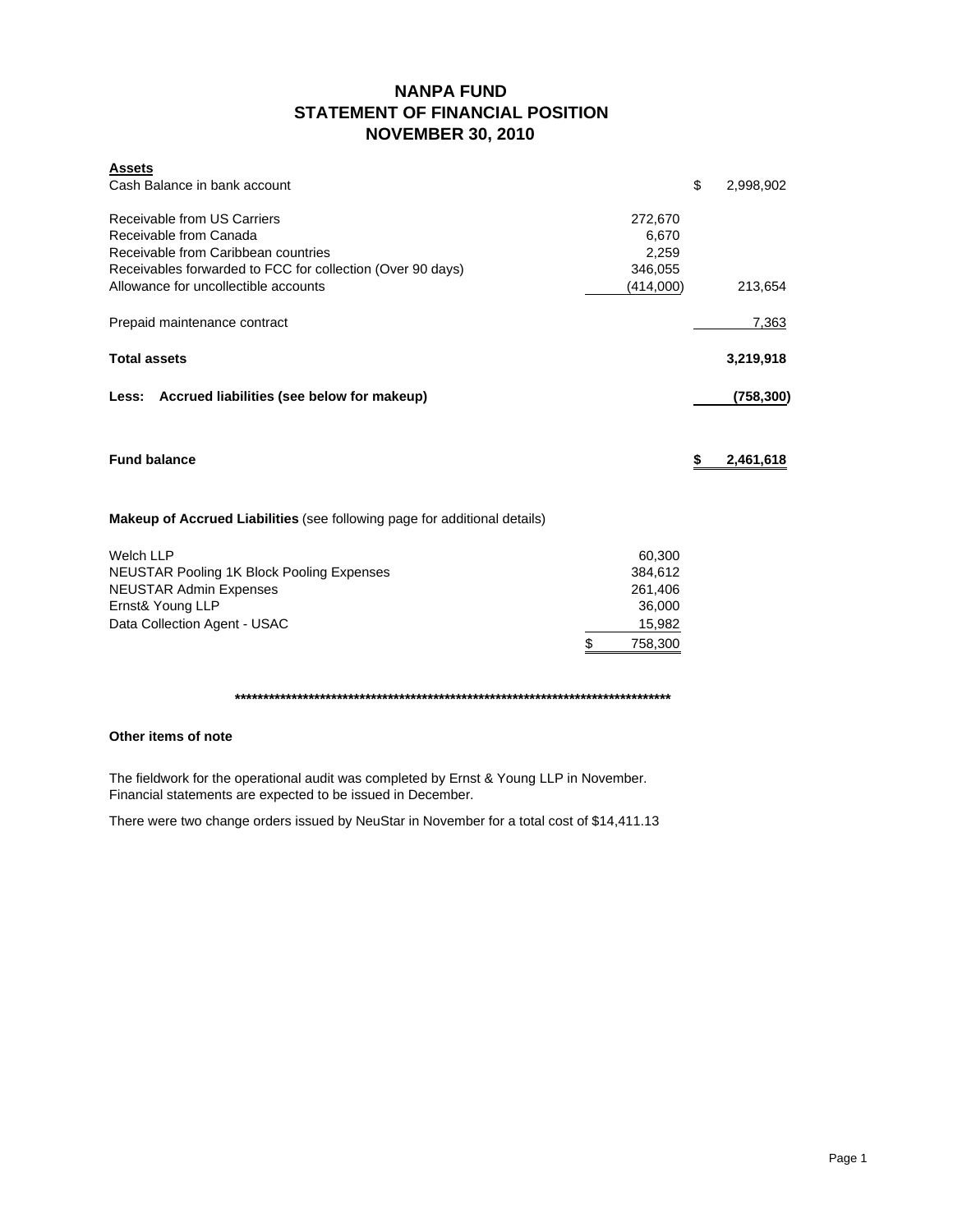#### **NANPA FUND FORECASTED STATEMENT OF CHANGES IN FUND BALANCEJULY 2010 TO JUNE 2011**

|                                                                     |            | <b>Actual</b>          |                          |                          |                        |                                   | <b>Budgeted</b>          |                          |                          |                          |                          |                          |                          |                   |                   | <b>Variance between</b>                        |  |
|---------------------------------------------------------------------|------------|------------------------|--------------------------|--------------------------|------------------------|-----------------------------------|--------------------------|--------------------------|--------------------------|--------------------------|--------------------------|--------------------------|--------------------------|-------------------|-------------------|------------------------------------------------|--|
|                                                                     |            | <b>Jul-10</b>          | Aug-10                   | Sep-10                   | Oct-10                 | <b>Nov-10</b>                     | <b>Dec-10</b>            | $Jan-11$                 | Feb-11                   | Mar-11                   | Apr-11                   | Mav-11                   | $Jun-11$                 | <b>Total</b>      | <b>Budget</b>     | forecasted balance at<br>June 30/11 and budget |  |
| Revenue                                                             |            |                        |                          |                          |                        |                                   |                          |                          |                          |                          |                          |                          |                          |                   |                   |                                                |  |
| <b>International Contributions</b><br>Canada<br>Caribbean countries | (1)<br>(1) | 13,339<br>16.403       | 6,670<br>$\sim$          | 6,670                    | 6,670                  | 6,670<br>$\overline{\phantom{a}}$ | 6,670                    | 6,670                    | 6,670                    | 6,669                    | 6,669                    | 6,669                    |                          | 80,036<br>16,403  | 80,036<br>16.403  |                                                |  |
| <b>Total International Contributions</b>                            |            | 29,742                 | 6,670                    | 6,670                    | 6,670                  | 6,670                             | 6.670                    | 6,670                    | 6,670                    | 6,669                    | 6.669                    | 6,669                    | $\overline{\phantom{a}}$ | 96,439            | 96,439            |                                                |  |
| Domestic Contributions - US carriers                                | (1)        | 2,241,497              | 179,293                  | 188,748                  | 186,209                | 186,448                           | 187,629                  | 187,629                  | 187,629                  | 187,629                  | 187,629                  | 187,629                  |                          | 4,107,969         | 4,034,718         | 73,251                                         |  |
| Late filing fees for Form 499A                                      | (2)        | 100)                   | 9,700                    | 1,600.00                 | 200.00                 | 2,600                             | $\overline{\phantom{a}}$ | $\overline{\phantom{a}}$ | $\overline{\phantom{a}}$ |                          | $\overline{\phantom{a}}$ | $\overline{\phantom{a}}$ | 115,000                  | 104,400           | 115,000           | 10,600                                         |  |
| Interest income                                                     | (3)        | 1,128                  | 1,267                    | 1,439                    | 1,062                  | 979                               | 1,000                    | 1,000                    | 1,000                    | 1,000                    | 1,000                    | 1,000                    | 1,000                    | 12,875            | 12,000            | 875                                            |  |
| <b>Total revenue</b>                                                |            | 2,272,267              | 177,530                  | 198,457                  | 194,141                | 191,497                           | 195,299                  | 195,299                  | 195,299                  | 195,298                  | 195,298                  | 195,298                  | 116,000                  | 4,321,683         | 4,258,157         | 63,526                                         |  |
|                                                                     |            |                        |                          |                          |                        |                                   |                          |                          |                          |                          |                          |                          |                          |                   |                   |                                                |  |
| Expenses<br><b>NANPA Administration</b>                             | (4), (7)   | 139,465                | 130,353                  | 130,041                  | 186,342                | 131,742                           | 131,000                  | 131,000                  | 131,000                  | 131,000                  | 131,000                  | 131,000                  | 131,000                  | 1,634,943         | 1,667,000         | 32,057                                         |  |
| 1K Block Pooling Administration                                     | (4), (8)   | 188,498                | 186,932                  | 194,735                  | 185,365                | 199,247                           | 185,365                  | 185,365                  | 185,365                  | 185,365                  | 185,365                  | 185,365                  | 185,365                  | 2,252,332         | 2,229,082         | 23,250                                         |  |
| pANI                                                                | (9)        |                        | $\overline{\phantom{a}}$ | $\overline{\phantom{a}}$ |                        | $\overline{\phantom{a}}$          | 100,002                  | 16,667                   | 16,667                   | 16,666                   | 16,666                   | 16,666                   | 16,666                   | 200,000           | 200,000           |                                                |  |
| <b>Billing and Collection</b>                                       |            |                        |                          |                          |                        |                                   |                          |                          |                          |                          |                          |                          |                          |                   |                   |                                                |  |
| Welch LLP<br><b>Data Collection Agent</b>                           | (4)<br>(5) | 21,359<br>3,707        | 20,100<br>3,636          | 20,100<br>3,706          | 20,100<br>4,289        | 20,100<br>7,193                   | 20,100<br>4,500          | 20,100<br>4,500          | 20,100<br>4,500          | 20,100<br>4,500          | 20,100<br>4,500          | 20,100<br>4,500          | 20,100<br>4,500          | 242,459<br>54,031 | 238,800<br>54,000 | 3,659<br>31                                    |  |
| <b>Annual Operations Audit</b>                                      | (6)        | $\sim$                 | $\sim$                   | 36,000                   | $\sim$                 | $\sim$                            | $\sim$                   | $\overline{\phantom{a}}$ | $\sim$                   | $\overline{\phantom{a}}$ | $\overline{\phantom{a}}$ |                          |                          | 36,000            | 36,000            |                                                |  |
| <b>Bank Charges</b>                                                 | (10)       | 1,426                  | 4,170                    | 1,741                    | 1,605                  | 1,867                             |                          |                          |                          |                          |                          |                          |                          | 10,809            | $\sim$            | 10,809                                         |  |
| <b>Carrier Audits</b>                                               | (11)       |                        | $\overline{\phantom{a}}$ | $\overline{\phantom{a}}$ |                        | $\overline{\phantom{a}}$          |                          |                          | 700,000                  |                          |                          |                          |                          | 700,000           | 700,000           |                                                |  |
| Bad debt expense                                                    | (12)       | 44,293                 | 9,977)                   | 3,473                    | 20,280.00              | 6,614)                            |                          |                          |                          |                          |                          |                          |                          | 44,509            |                   | 44,509                                         |  |
| <b>Total expenses</b>                                               |            | 398.748                | 335,214                  | 382,850                  | 417,981                | 353,535                           | 440.967                  | 357,632                  | 1,057,632                | 357,631                  | 357,631                  | 357,631                  | 357,631                  | 5,175,083         | 5,124,882         | 50,201                                         |  |
| Net revenue (expenses)                                              |            | 1,873,519              | 157,684) (               | 184,393)                 | 223,840)               | 162,038)                          | 245,668)                 | 162,333)                 | 862,333)                 | 162,333)                 | 162,333)                 | 162,333)                 | $241,631$ )              | 853,400)          | 866,725)          | 13,325                                         |  |
| Opening fund balance                                                |            | 1,316,054              | 3,189,573                | 3,031,889                | 2,847,496              | 2,623,656                         | 2,461,618                | 2,215,950                | 2,053,617                | 1,191,284                | 1,028,951                | 866,618                  | 704,285                  | 1,316,054         | 1,366,725         | 50,671                                         |  |
| <b>Closing fund balance</b>                                         |            | 3,189,573              | 3,031,889                | 2,847,496                | 2,623,656              | 2,461,618                         | 2,215,950                | 2,053,617                | 1,191,284                | 1,028,951                | 866,618                  | 704,285                  | 462,654                  | 462,654           | 500,000           | 37,346                                         |  |
|                                                                     |            |                        |                          |                          |                        |                                   |                          |                          |                          |                          |                          |                          |                          |                   |                   |                                                |  |
| Fund balance makeup:<br>Contingency                                 |            | 500,000                | 500,000                  | 500,000                  | 500,000                | 500,000                           | 500,000                  | 500,000<br>1,553,617     | 500,000<br>691,284       | 500,000<br>528,951       | 500,000<br>366,618       | 500,000<br>204,285       | 500,000                  | 500,000<br>37,346 | 500,000           |                                                |  |
| Surplus                                                             |            | 2,689,573<br>3,189,573 | 2,531,889<br>3,031,889   | 2,347,496<br>2,847,496   | 2,123,656<br>2,623,656 | 1,961,618<br>2,461,618            | 1,715,950<br>2,215,950   | 2.053.617                | 1,191,284                | 1,028,951                | 866.618                  | 704,285                  | 37,346)<br>462,654       | 462.654           | 500,000           |                                                |  |

#### **Assumptions: Reconciliation of Forecast at June 30, 2011 to Budget**

| (1) The US carrier contributions for the period from July 2010 to June 2011 and the International contributions are based upon actual billings.                                        | Budgeted fund balance at June 30/11 - contingency                                      | 500,000   |
|----------------------------------------------------------------------------------------------------------------------------------------------------------------------------------------|----------------------------------------------------------------------------------------|-----------|
| (2) These fees represent the \$100 late filing fee charged to those companies that do not file the Form 499A by the due date.                                                          | Decrease in fund balance between budget period (February 2010) and June 2010           | (50, 671) |
| (3) Interest income projections are estimates                                                                                                                                          | Additional billings over estimate from budget                                          | 73,251    |
| (4) The expense for 1K Block Pooling is based on the contract in force.<br>The cost of NANPA Administration is based on contract in force until January 8, 2011.                       | Late filing fees (reversal) for Form 499A - 2009                                       | (10,600)  |
| The cost of B&C Agent is based on the interim contract with Welch LLP.                                                                                                                 | Additional interest earned to date compared to budget                                  | 875       |
| (5) The expense for the Data Collection Agent is based on estimate of costs by USAC for the 2010 calendar year.                                                                        | NANP Admin - difference between budget and actual contract awarded after budget period | 32,586    |
| (6) The cost for the annual operations audit performed by Ernst & Young is estimated at \$36,000.                                                                                      | NANP Admin - change orders issued                                                      | (529)     |
| (7) No commentary for December                                                                                                                                                         | Additional billings from B & C Agent due to renewal of contract                        | (3,659)   |
| (8) No commentary for December                                                                                                                                                         | Data Collection fees - Adjustment to actual from budget                                | (31)      |
| (9) Interim p-ANI administration is now covered under the new Pooling contract. \$200,000 has been allowed for the cost of permanent pANI in 2010/11. No change order has been issued. | Bad debts not budgeted for                                                             | (44, 509) |
| (10) Bank fees are an expense to the Fund as per the new interim contract for the Billing and Collection Agent effective April 1, 2010.                                                | Pooling change orders                                                                  | (23.250)  |
| (11) The budget allowed \$700,000 for carrier audits.                                                                                                                                  | Carrier audits that will not be performed                                              |           |
| (12) The allowance covers all accounts considered potentially uncollectible at November 30, 2010. This will be covered by the contingency allowance.                                   | Permanent pANi that will not be expended prior to June 30th.                           |           |
|                                                                                                                                                                                        | Bank fees to be covered by Fund under new B&C Agent contract                           | (10, 809) |
|                                                                                                                                                                                        | Forecasted Fund balance at June 30/11                                                  | 462,654   |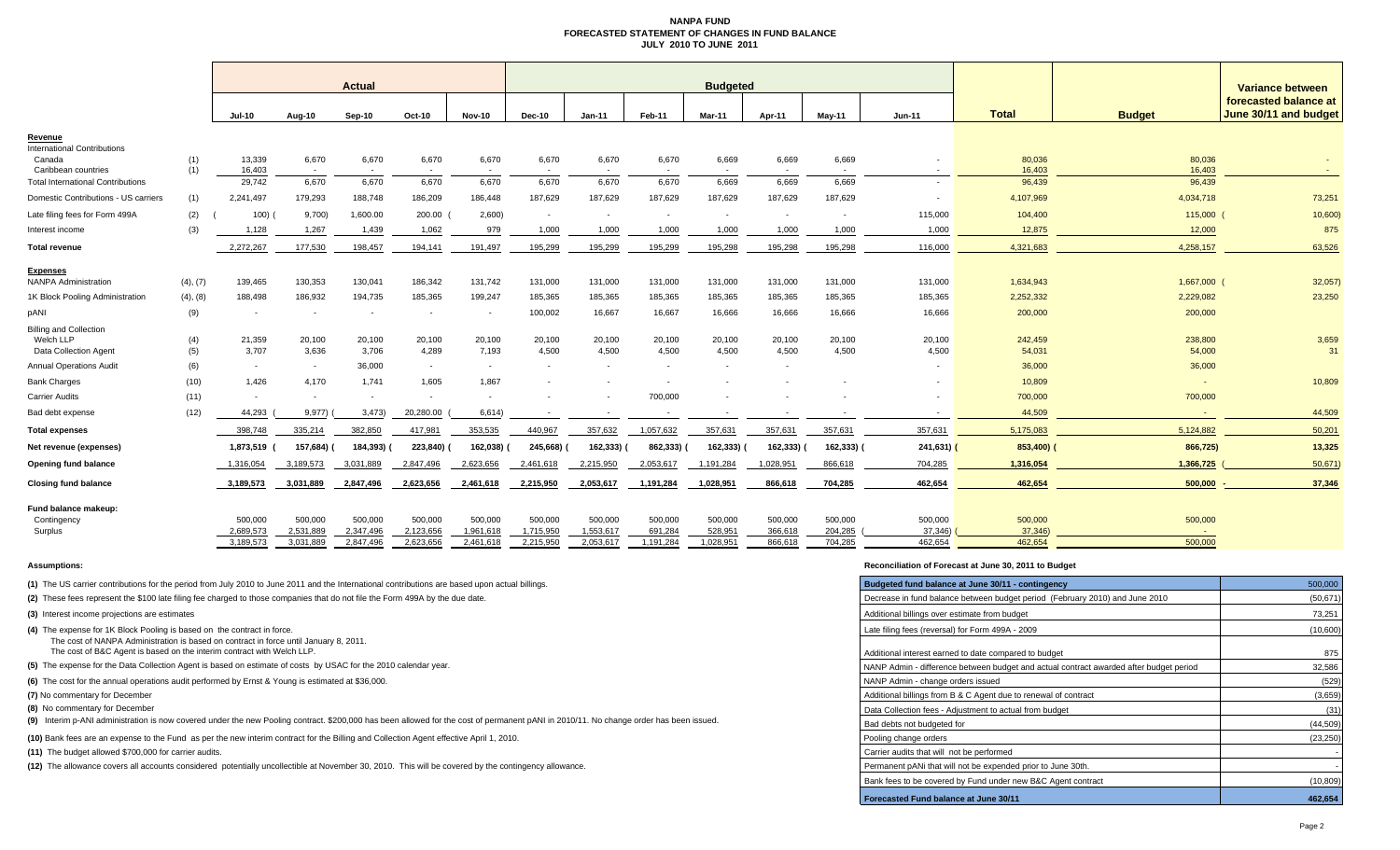# **NANPA FUNDCURRENT AND FORECASTED LIABILITIES**

|                                                                                                                                                                  |                                                                 | <b>Nov-10</b> | Dec-10  | Jan-11  | $Feb-11$                 | <b>Mar-11</b> | <b>Apr-11</b> | <b>May-11</b> | Jun-11  |
|------------------------------------------------------------------------------------------------------------------------------------------------------------------|-----------------------------------------------------------------|---------------|---------|---------|--------------------------|---------------|---------------|---------------|---------|
| <b>NEUSTAR - NANPA Administration contract</b><br>- Authorization by the FCC has not been received for payment                                                   |                                                                 | 261,406       | 131,000 | 131,000 | 131,000                  | 131,000       | 131,000       | 131,000       | 131,000 |
| October 2010<br>November 2010<br>Change order #19                                                                                                                | \$<br>129,665<br>131,212<br>529<br>\$<br>261,406                |               |         |         |                          |               |               |               |         |
| <b>NEUSTAR - Block Pooling contract</b>                                                                                                                          |                                                                 | 185,365       | 185,365 | 185,365 | 185,365                  | 185,365       | 185,365       | 185,365       | 185,365 |
| - Authorization by the FCC has not been received for payment<br>October 2010<br>November 2010<br>Changer order #11                                               | 185,365<br>\$<br>\$<br>185,365<br>\$<br>13,882<br>\$<br>384,612 |               |         |         |                          |               |               |               |         |
| <b>Welch LLP - Billing &amp; Collection Agent</b><br>- Authorization by the FCC has not been received for payment                                                |                                                                 | 60,300        | 20,100  | 20,100  | 20,100                   | 20,100        | 20,100        | 20,100        | 20,100  |
| September 2010<br>October 2010<br>November 2010                                                                                                                  | \$<br>20,100<br>\$<br>20,100<br>20,100<br>60,300<br>\$          |               |         |         |                          |               |               |               |         |
| <b>USAC - Data Collection Agent</b><br>- Authorization by the FCC has not been received for payment<br>September 2010<br>October 2010<br>October 2010 (estimate) | 4,289<br>7,193<br>4,500<br>15,982<br>\$                         | 15,982        | 4,500   | 4,500   | 4,500                    | 4,500         | 4,500         | 4,500         | 4,500   |
| <b>Carrier audits</b>                                                                                                                                            |                                                                 |               |         |         | $\overline{\phantom{a}}$ | 700,000       |               |               |         |
| Ernst & Young LLP- Annual operations audit<br>Accrual for 2010/11 audit fee                                                                                      | \$<br>36,000                                                    | 36,000        |         |         |                          |               |               |               |         |
| <b>NEUSTAR - pANI administration</b>                                                                                                                             | \$<br>$\overline{\phantom{a}}$                                  |               | 100,002 | 16,667  | 16,667                   | 16,666        | 16,666        | 16,666        | 16,666  |
| <b>Total</b>                                                                                                                                                     |                                                                 | 559,053       | 440,967 | 357,632 | 357,632                  | 1,057,631     | 357,631       | 357,631       | 357,631 |